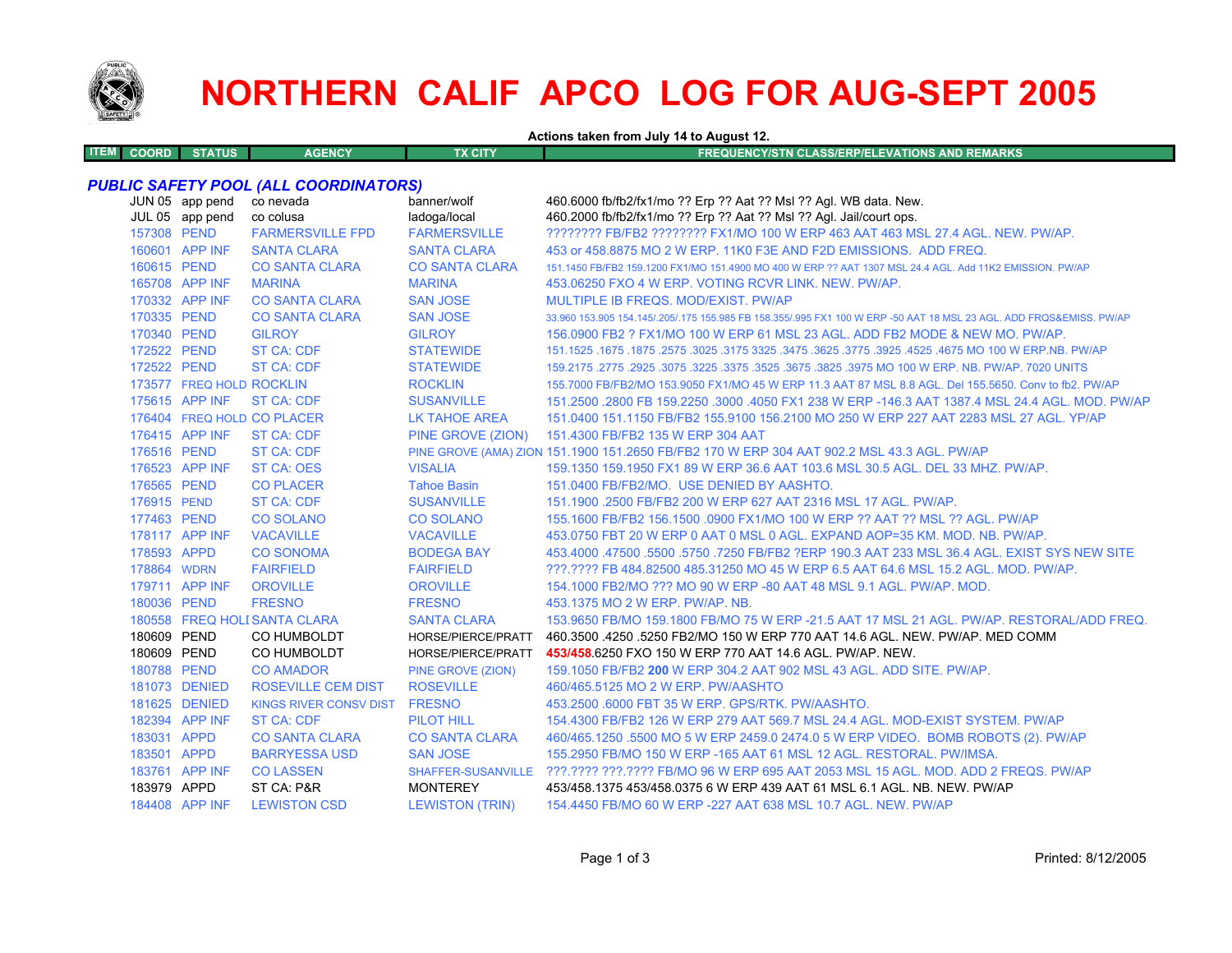|                  |                                        |                            |                                           |                                         | Actions taken from July 14 to August 12.                                                                                                                           |
|------------------|----------------------------------------|----------------------------|-------------------------------------------|-----------------------------------------|--------------------------------------------------------------------------------------------------------------------------------------------------------------------|
| <b>ITEM</b>      | <b>COORD</b>                           | <b>STATUS</b>              | <b>AGENCY</b>                             | <b>TX CITY</b>                          | <b>FREQUENCY/STN CLASS/ERP/ELEVATIONS AND REMARKS</b>                                                                                                              |
|                  |                                        | 184483 PEND                | <b>ST CA: DOT</b>                         |                                         | DELTA (SUGARLOAF) 453/458.98750 FXO 6 W ERP 47.0200 .0800 .1000 FB 79 W ERP 406 AAT 1201.5 AAT 29.6 AGL. NEW. PW/AP                                                |
|                  |                                        | 184918 DENIED              | E CONTRA COSTA TA                         | <b>KRAGOR PK</b>                        | 453,7500 FB2/MO 25 W ERP 400.8 AAT 577 MSL 24 AGL. PW/AASHTO                                                                                                       |
|                  |                                        | 185006 APPD                | <b>VISALIA</b>                            | <b>VISALIA</b>                          | 453, 9875 FXO/FXOT 2 W ERP 21 AAT 102 MSL 7.0 AGL, NB, PW/AP                                                                                                       |
|                  |                                        | 185048 APP INF             | <b>LINCOLN</b>                            | <b>LINCOLN</b>                          | 458.9125 FXO/FXOT 2 W ERP ?? AAT 36.6 MSL 7.0 AGL, PW/AP.                                                                                                          |
|                  |                                        | 185063 APPD                | <b>ST CA: DOT</b>                         | <b>OAKLAND</b>                          | 453.9500 FB/FB2/FX1 56 W EERP -57.9 AAT 9.1 MSL 73.8 AGL (BLDG). MOD TO EXIST. PW/AP                                                                               |
|                  |                                        | 185064 PEND                | <b>MERCED</b>                             | <b>MERCED</b>                           | 155,9550 FB2 159,0000 FX1/MO 80 W ERP 19.8 AAT 53 MSL 29.9 AGL, ADD STN, NEW INPUT, PW/AP                                                                          |
|                  |                                        | 185095 APP INF             | <b>ST CA: CDF</b>                         | <b>SN JOSE-COPERNICUS</b>               | 151,2650,4450 FB/FB2 214 W ERP 669.6 AAT 1333.2 MSL 19.8 AGL, MODS, PW/AP,                                                                                         |
|                  |                                        | 185615 APPD                | <b>ST CA: CDF</b>                         |                                         | FALL RIVER MILLS(SHA) 159.3000 .3300 .4050 FX1 98 W ERP 309 AAT 1345.4 MSL 18.3 AGL. PW/AP.                                                                        |
|                  |                                        | 185660 APPD                | <b>ST CA: DOT</b>                         | <b>EUREKA</b>                           | 47.0800 .2000 FB 100 W ERP -13.4 AAT 10.7 MSL 32 AGL. MINOR MODS. PW/AP                                                                                            |
|                  |                                        | 185711 APPD                | <b>ST CA: CDF</b>                         |                                         | CAPAY(BERRYESSA) 151.2650 .3400 FB/FB2 174 W ERP 677 AAT 912 MSL 57.9 AGL. MINIOR MODS. PW/AP                                                                      |
|                  |                                        | 185866 PEND                | <b>LONG VALLEY FPD</b>                    | <b>CAHTO PK</b>                         | 151.1150 FB/FB2/MO 155.4300 FX1/MO 14.5 W ERP 652.1 AAT 1219.0 MSL 59.0 AGL. NEW. PW/AASHTO                                                                        |
|                  |                                        | 185916 PEND                | <b>RIPON</b>                              | <b>RIPON</b>                            | 155,1300 FB2 156,0600 FX1/MO 460,1500 ,0500 ,1000 FB2/FX1/MO ?? W ERP 41.2 AAT 17.3 MSL 42.6 AGL, NEW, PW/IMSA                                                     |
|                  |                                        | 185926 APPD                | <b>CENT MARIN SAN DIST</b>                | <b>SAUSALITO</b>                        | 453,6000 FB/FB2C 28 W ERP -31.4 AAT 3.0 MSL 19.1 AGL, NEW, PW/AP                                                                                                   |
|                  |                                        | 186025 PEND                | <b>ROSEVILLE</b>                          | <b>ROSEVILLE</b>                        | ???.???? FXO/MO 6 W ERP -8 AAT 36 MSL 7 AGL. NEW. WASTE WATER PLANT. PW/AP                                                                                         |
|                  |                                        | 185994 PEND                | SO SAN FRANCISCO                          | SO SAN FRANCISCO                        | 453/458.91250 FXO/MO 4 W ERP ??AAT 178 MSL 6 AGL. IRRIG SYS. NEW. PW/AP.                                                                                           |
|                  |                                        | 185997 PEND                | <b>FREMONT</b>                            | <b>FREMONT</b>                          | 460/465.18750 FXO/MO 6 W ERP 9.1 AAT 24.3 MSL 11.5 AGL, IRRIG SYS, NEW, PW/AP,                                                                                     |
|                  |                                        | 186120 APP INF             | <b>BRENTWOOD</b>                          | <b>BRENTWOOD</b>                        | 4 NEW FB/MO 21.3 AAT 17.4 AAT 36.6 AGL, MOD, PW/AP                                                                                                                 |
|                  |                                        | 186380 APP INF             | ST CA: DGS                                | <b>SACRAMENTO</b>                       | 460.1250 FB/FB2/MO 25 W ERP 43 AAT, NEW, PW/AP.                                                                                                                    |
|                  |                                        | 186381 APPD                | ST CA: CHP                                | <b>EUREKA</b>                           | 154.8150 FX1 154.9200 FB 500 W ERP -11.9 AAT 6.1 MSL 91.4 AGL. MINOR MOD TO NEW POLE PW/AP                                                                         |
|                  |                                        | 186393 APPD                | ORLAND FIRE DIST                          | ORLAND (GLENN)                          | 154.4300 FB2/MO 153.8900 FX1/MO 120 W ERP 172 AAT 316 MSL 38.1 AGL, RESTORE LIC, PW/IMSA                                                                           |
|                  |                                        | 186524 APPD                | <b>SONORA</b>                             | <b>SONORA</b>                           | 453.9250 FB2/MO 153.8000 FB2/MO 154.1000 FX1/MO 40 W ERP 232 AAT 746 MSL 25 AGL. MOVE PW/AP                                                                        |
|                  |                                        | 186600 PEND                | <b>CO NEVADA</b>                          | <b>CO NEVADA</b>                        | 460/465.6000 FB/MO 375 AAT 1189 MSL 43.3 AGL, MDT, NEW, PW/AP, BANER-WOLF & CT HSE.                                                                                |
|                  |                                        | 186605 APP INF             | CO CONTRA COSTA                           | HI LEV                                  | 453.7500 FB/FB2/MO 42 W ERP 585 AAT 787 MSL 30.5 AGL. NEW. PW/AP. KRAGOR/BALD/CUMM/HIGHLAND                                                                        |
|                  |                                        | 186608 WDRN                | <b>SAC MUNI UTIL DIST</b>                 | <b>HEROLD</b>                           | ???.???? MO 4 WATT. NB. REQUESTS 5 UHF FREQS. PW/AP                                                                                                                |
|                  |                                        | 186614 APPD                | ST CA: DOT                                | SHASTA CO                               | 453/458.0875 FXO 6 W ERP 522.1 AAT 1051 MSL 6.1 AGL. NEW. SO FORK-ROUND MTN LINK. PW/AP.                                                                           |
|                  |                                        | 186815 APPD                | <b>CO COLUSA</b>                          | LADOGA/COLUAS                           | 460.2000 FB2/FX1/MO 100 W ERP 225.9 AAT 579 MSL 16 AGL. Jail/court ops. PW/LS. NEW.                                                                                |
| 470-512 MHz POOL |                                        |                            |                                           |                                         |                                                                                                                                                                    |
|                  |                                        | nov 02 app pend            | st ca: oes                                | bay area (coord chnl)                   | ???.???? Fb/fb2/fx1/mo ?? W erp ?? Aat ??msl ??aql. Bay inter-agency intercom.                                                                                     |
|                  |                                        | JUL 05 app pend            | petaluma schools                          | petaluma                                | 483.41250 fb/fb2/fx1/mo 130 w erp 27 aat 85 msl 11 agl. Restore. Pw/ap.                                                                                            |
|                  |                                        | 185162 APPD                | <b>CO SAN MATEO</b>                       | <b>REDWOOD CITY</b>                     | 482.21250 .76250 488.01250 .08750 .13750 .21250 .23750 .26250 .28750 .98750 (continues)                                                                            |
|                  |                                        | 185162 APPD<br>186649 APPD | <b>CO SAN MATEO</b><br>MOBILE RELAY ASSOC | <b>REDWOOD CITY</b><br><b>BAY-HILEV</b> | 3.1 MSL 49.1 AGL -53.3 AAT. MOD EXIST. VARIOUS EMISSIONS. PW/IMSA.<br>483.43750 FB6/FX1T/MO6 1000 W ERP 857 AAT 1097 MSL 91.4 AGL. BIG BOCK/DIABLO/LOMA. IG/TA.NEW |
|                  |                                        |                            |                                           |                                         |                                                                                                                                                                    |
|                  | $0.00$ multiplies capety (CD VD CF VF) |                            |                                           |                                         |                                                                                                                                                                    |

#### *800 MHz PUBLIC SAFETY (GP, YP, GF, YF)*

| Dec 04 APPD                                                                        |                | CO CONTRA COSTA               |                      | CO CONTRA COSTA 868.41250 INCR MO COUNT ONLY. GF/AP                                                 |  |
|------------------------------------------------------------------------------------|----------------|-------------------------------|----------------------|-----------------------------------------------------------------------------------------------------|--|
| ******* The Commission has imposed a freeze on all non-NPSPAC applications ******* |                |                               |                      |                                                                                                     |  |
|                                                                                    | 156156 APP INF | CHABOT-LOS POSADAS HAYWARD    |                      | ???.???? FB2/MO 65 W ERP ?? AAT 12.1 MSL 10.5 AGL. NEW GP/AP.                                       |  |
|                                                                                    |                | 176408 FREQ HLD ST CA: P&R    | PINE GROVE (ZION)    | 856.7375 858.7625 FB/FB2/FX1/MO 184 W ERP 282.9 AAT 902 MSL 43.3 AGL, ADD 2N CHNL MINOR MODS, GP/AP |  |
|                                                                                    |                | 178316 FREQ HLD CO SACRAMENTO | <b>CO SACRAMENTO</b> | 856.46250 857.48750 859.21250 FB/MO 220 W ERP 41 AAT 79 MSL 47 AGL. MODS, F1D, GP/AP                |  |
|                                                                                    | 180044 APP INF | CO NAPA                       | <b>BERRYESSA PK</b>  | 856,96250 FB 280 W ERP 647.2 AAT 932 MSL 6.1 AGL, ADD TO EXIST, GP/AP, MOB DATA,                    |  |
|                                                                                    | 180559 PEND    | <b>CO CONTRA COSTA</b>        |                      | RICHMOND/HERCULE: 859.46250 FB/MO 250 W ERP 148 AAT 204 MSL 15 AGL. NEW. GP/AP.                     |  |
|                                                                                    | 181958 APP INF | <b>OAKLAND</b>                | OAKLAND              | 858,93750 FB2/FX1/MO 105 W ERP -3 AAT 91.4 MSL 18.9 AGL, ADD NEW FREQ, PW/AP                        |  |
| 183985 PEND                                                                        |                | ST CA: NOT                    |                      | LEE VINING (CONWAY 859.73750 FB/FB2 860.98750 FB 496 W ERP 98 AAT 2560 MSL 30.5 AGL. MOD. GP/AP.    |  |